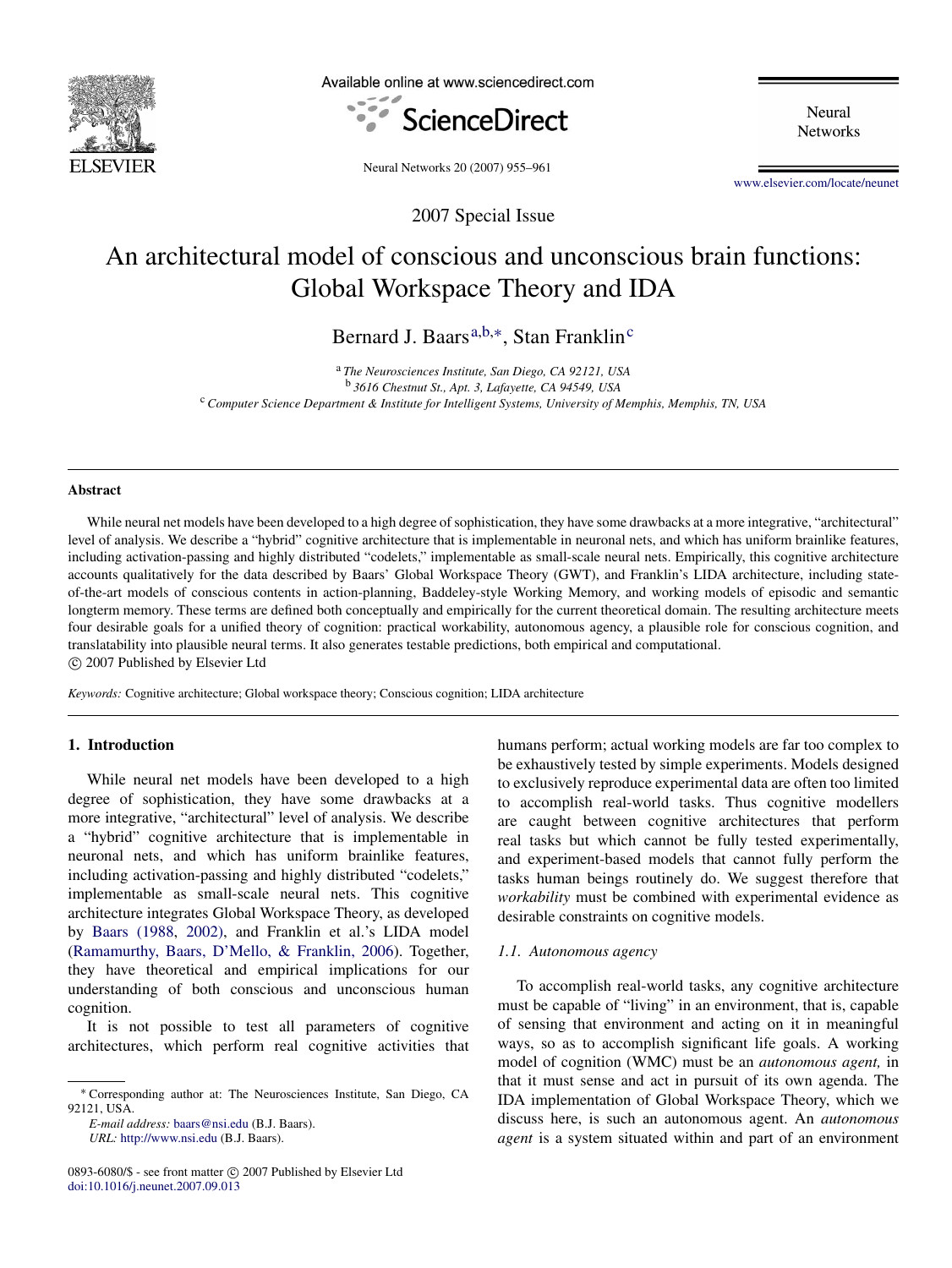that senses its environment and acts on it, over time, in pursuit of its own agenda. Its actions must affect what it will sense in the future, in much the way that turning one's head will change one's visual experience [\(Franklin](#page-6-1) [&](#page-6-1) [Graesser,](#page-6-1) [1997\)](#page-6-1). Thus the agent is structurally coupled to its environment in the sense of Maturana and Varela [\(Maturana,](#page-6-2) [1975;](#page-6-2) [Maturana](#page-6-3) [&](#page-6-3) [Varela,](#page-6-3) [1980;](#page-6-3) [Varela,](#page-6-4) [Thompson,](#page-6-4) [&](#page-6-4) [Rosch,](#page-6-4) [1991\)](#page-6-4). Biological examples include humans and animals in their evolutionary niches. Artificial examples include autonomous robots and autonomous software agents, as well as computer viruses. The computational IDA model is an autonomous software agent as defined above [\(Franklin,](#page-6-5) [2000\)](#page-6-5).

The basic motivations, the *agendas*, of biological agents, are "built-in" by evolution and modified by development. In the case of artificial agents, basic motivations are built in. Once an artificial autonomous agent is let loose in its environment, its agenda is its own and no longer influenced by the designer.

Based on two decades of development we believe that the issue of conscious cognition, as an essential component of the cognitive architecture, can be integrated into such working autonomous agents.

#### *1.2. Consciousness as a explanandum for cognitive theory*

The empirical evidence for a central role for conscious cognition in the human brain is now difficult to dispute (e.g. [Baars](#page-5-1) [\(2002\)](#page-5-1), [Dehaene](#page-6-6) [\(2002\)](#page-6-6)). While we have some viable conceptions of consciousness as a scientific construct, we do not at this time know necessary and sufficient conditions for conscious cognition in the brain. Could such conditions as cholinergic neuromodulation, spike coding and the like, be essential? The answer is simply unknown at this time. Therefore, we define here an intermediate concept of a *functionally conscious agent* as an autonomous agent which implements a Global Workspace Theory (GWT) for the role of consciousness in a WMC, to facilitate the performance of real-world tasks.

Note that we make no claim that a functionally conscious agent such as IDA is phenomenally conscious, that it has subjective experience [\(Franklin,](#page-6-7) [2003\)](#page-6-7). Rather, we claim that the non-phenomenal consciousness mechanism in a functionally conscious agent can perform the known functions of consciousness in humans. Within a single cognitive cycle [\(Fig. 4\)](#page-4-0) consciousness functions to filter the attention paid to the agent's internal model of its world, and to select contents to be learned. Higher-level cognitive processes requiring multiple cycles employ consciousness for a variety of other functions including volitional decision making, analogy forming, selfmonitoring, etc. [\(Baars,](#page-5-0) [1988,](#page-5-0) p. 349).

#### *1.3. Neural translatability*

Neural translatability is a major goal. Since biological minds are implemented in brains, we must be able to plausibly translate an architecture, such as IDA's, that claims to model minds, into neural terms. IDA's computational components operate by activation-passing, a biologically

<span id="page-1-1"></span>

Fig. 1. Rapid "broadcasting" of activation for a single auditory word. This MEG recording of a single, unexpected auditory word shows widespread brain activity beginning 150 ms post-stimulus. In less than a second, activity is visible in the auditory region of the superior temporal lobe (A1), but also in orbitofrontal regions, which are not required for auditory analysis. In addition, activation can be seen in the sensorimotor strip and even in visual regions (occipital). Note that the MEG signal is projected onto a mathematically inflated left hemisphere. Bright yellow signals highest MEG activation; light blue is lowest. From [Pulvermueller,](#page-6-8) [Shtyrov,](#page-6-8) [and](#page-6-8) [Ilmoniemi](#page-6-8) [\(2003\)](#page-6-8).

plausible mechanism. In addition, one might argue that the nodes and links (described below) of IDA components like Perceptual Associative Memory may be translatable, with PAM nodes corresponding to cell assemblies and their links to neuronal interactions between them. This type of translation may be too simplistic. Rather, following [Freeman](#page-6-9) [\(1999\)](#page-6-9), we suggest that nodes in perceptual memory may correspond to attractors in the state spaces of cell assemblies, and their links to the dynamics operating over the interactions between them. To use the [Skarda](#page-6-10) [and](#page-6-10) [Freeman](#page-6-10) [\(1987\)](#page-6-10) example, a rabbit recognizes the odour of a fox when the trajectory of its olfactory bulb activity state following a sniff falls into the "fox attractor". The fox node in PAM would correspond to the fox attractor. This suggests a general approach to neural translatability between hybrid models like IDA and brain dynamics.

#### *1.4. Brain and behavioural evidence*

But how is direct brain evidence brought to bear on such complex models? Fortunately we can point to some distinctive predictions that have been supported. Both GWT and IDA make testable predictions, as listed below.

1. The Global Access Hypothesis: conscious contents evoke widespread brain activation, as proposed by Global Workspace Theory;

There is now a sizable body of evidence to support the GWT hypothesis that conscious, but not unconscious, brain events evoke widespread cortical activity related to the reportable  $content<sup>1</sup>$  $content<sup>1</sup>$  $content<sup>1</sup>$  [\(Baars,](#page-5-1) [2002;](#page-5-1) [Dehaene,](#page-6-6) [2002\)](#page-6-6) (See [Fig. 1\)](#page-1-1). This

<span id="page-1-0"></span><sup>1</sup> "Accurate reportability" of conscious contents is a standard operational definition for conscious events in empirical studies of human conscious cognition. Unconscious comparison conditions are those brain processes that are believed to exist but which are not accurately reportable. Animal analogues of "accurate report" are often used in macaque monkeys, for example, by having the animal match stimuli from memory in a "match to sample" task.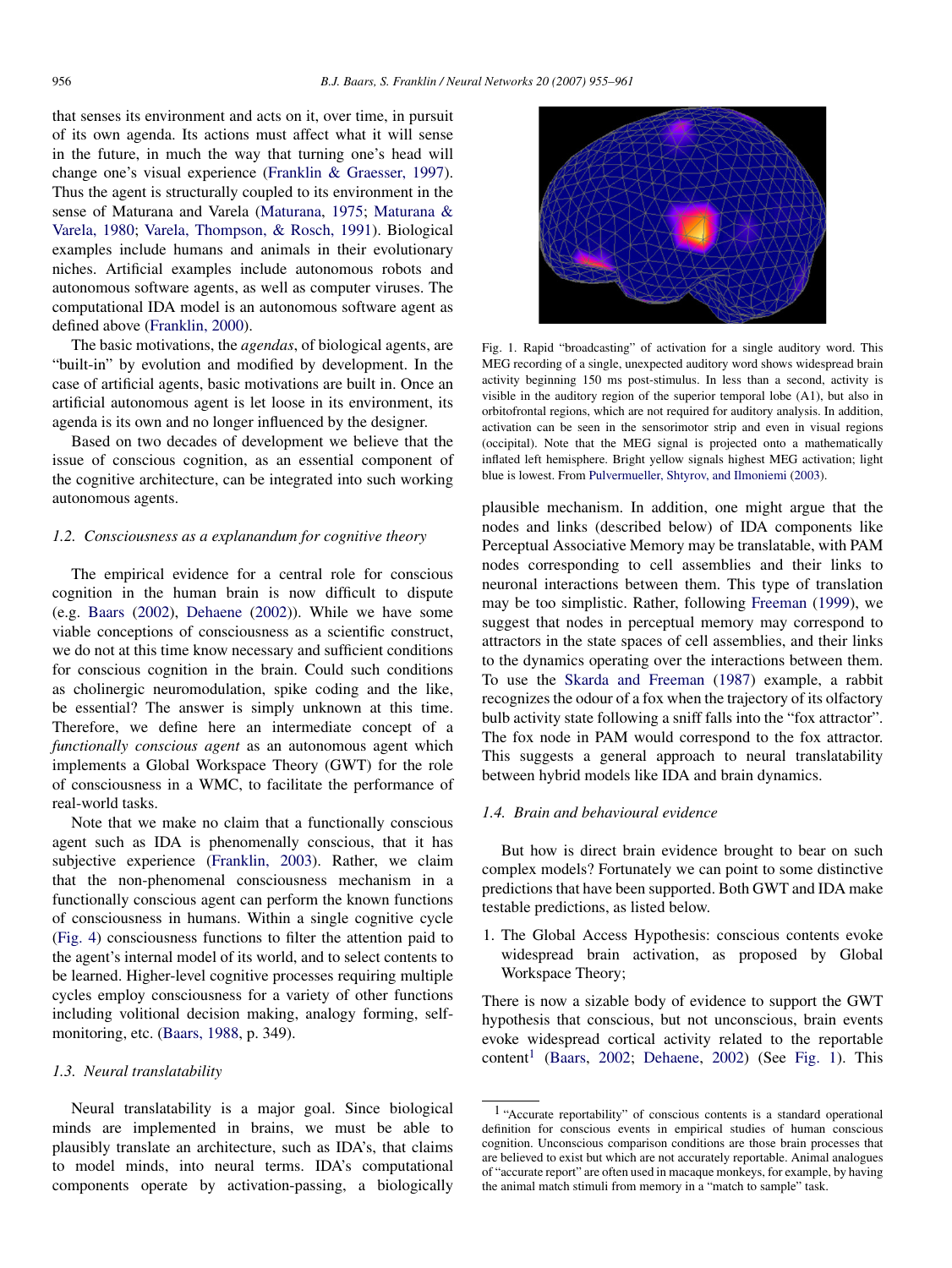<span id="page-2-1"></span>

Fig. 2. Global Workspace Theory (GWT). A theatre metaphor for Global Workspace Theory.

prediction was initially made in 1983, and is not suggested by any other theory of which we know.[2](#page-2-0) There is quite extensive current debate about the evidence regarding this hypothesis in the cognitive neuroscience literature [\(Tse,](#page-6-11) [Martinez-Conde,](#page-6-11) [Schlegel,](#page-6-11) [&](#page-6-11) [Macknik,](#page-6-11) [2005\)](#page-6-11).

2. The Working Memory Hypothesis (conscious contents recruit unconscious WM functions needed for verbal rehearsal, visual semantics, and executive functions) [\(Figs. 1](#page-1-1) and [2\)](#page-2-1);

GWT makes other novel predictions. For example, it suggests that classical Working Memory (WM) may involve distributed specialized systems, including language components, long-term memory, visuospatial knowledge and the like, which are recruited by the conscious components of WM tasks. Current brain evidence strongly suggests that the specialized components of WM are highly distributed in the cortex and subcortical structures like the basal ganglia. Most of these functions are unconscious in their details, but they generally have briefly conscious components. It is noteworthy, therefore, that all the classical "boxes" of Alan Baddeley's WM models have a conscious component—including conscious perception of input, conscious access to verbal rehearsal, and conscious decisions regarding verbal report. The most recent version of Baddeley's WM has a new conscious component, called the Episodic Buffer [\(Baddeley,](#page-6-14) [2000\)](#page-6-14). However, it does not have a central role in recruiting linguistic, visuospatial and executive functions; the current concept of the Episodic Buffer is only the front end of long-term episodic memory. GWT suggests a more active view of the conscious aspects of human cognition. It is the consciously evoked "broadcast" that serves to mobilize and guide the many unconscious knowledge domains that enable Working Memory functions like inner speech, visual problem solving and executive control [\(Fig. 2\)](#page-2-1).

3. The Conscious Learning Hypothesis (all significant learning is evoked by conscious contents, but the learning process itself and its outcomes may be unconscious).

The theoretical reason for this claim is that learning novel information requires a novel integration of existing knowledge with unpredictable input. Thus GWT provides a principled prediction for the role of consciousness in learning. It is noteworthy, in this respect, that after five decades of attempts to prove learning without consciousness, most findings show typically small effect sizes, at very brief time intervals, using highly predictable stimuli such as emotional facial expressions [\(Snodgrass](#page-6-15) [&](#page-6-15) [Shevrin,](#page-6-15) [2006\)](#page-6-15). More demanding learning tasks almost always have a clear conscious component,<sup>[3](#page-2-2)</sup> and there is a clear "dose-response" function between the degree of conscious exposure and the amount of learning that results.<sup>[4](#page-2-3)</sup> This is indeed what was historically called the Law of Effect, which should perhaps be called the Law of *Conscious* Effect. The "conscious" aspect of learning, which was taken for granted before the behavioristic revolution, has now become largely forgotten. Nevertheless, the evidence continues to show a clear monotonic relationship between conscious study time and learning.

We now describe these two theoretical domains, Global Workspace Theory and LIDA.

#### *1.5. Global workspace theory*

Global workspace theory aims to specify the role of conscious brain events in cognition [\(Baars,](#page-5-2) [1983,](#page-5-2) [1988,](#page-5-2) [1997\)](#page-5-2).

A theatre metaphor for GWT is a useful first approximation. Unconscious processors in the theatre audience receive broadcasts from a conscious "bright spot" on the stage. Control of the bright spot corresponds to selective attention. Backstage, unconscious contextual systems operate to shape and direct conscious contents. GWT is a rigorously developed set of testable hypotheses, and the theatre metaphor is only a convenient reminder of its basic features [\(Baars,](#page-5-0) [1988,](#page-5-0) [2002\)](#page-5-0).

GWT was developed based on robust evidence regarding conscious processes, combined with the artificial intelligence

<span id="page-2-0"></span><sup>2</sup> GWT also converges well with the work of [Chein](#page-6-12) [and](#page-6-12) [Schneider](#page-6-12) [\(2005\)](#page-6-12), whose "net of nets" architecture is based on experimental studies of skills that are novel vs. practiced (and therefore less conscious). Practiced, predictable skills show a marked reduction in cortical activity [\(Schneider](#page-6-13) [&](#page-6-13) [Shiffrin,](#page-6-13) [1977\)](#page-6-13). It is interesting that the resulting network architecture bears a striking resemblance to GWT.

<span id="page-2-2"></span><sup>3</sup> Implicit learning allows behavior that can be described as rule-directed to be learned from conscious experience without the subject being able to articulate the rule. However, all studies of implicit learning make use of conscious events to evoke implicit learning processes.

<span id="page-2-3"></span><sup>&</sup>lt;sup>4</sup> Recent evidence indicates more robust learning effects for emotional stimuli, such as emotional facial expressions. Such biologically relevant inputs can be treated as single chunks in GWT, which do not require the recruitment of novel knowledge sources that require consciousness to be integrated.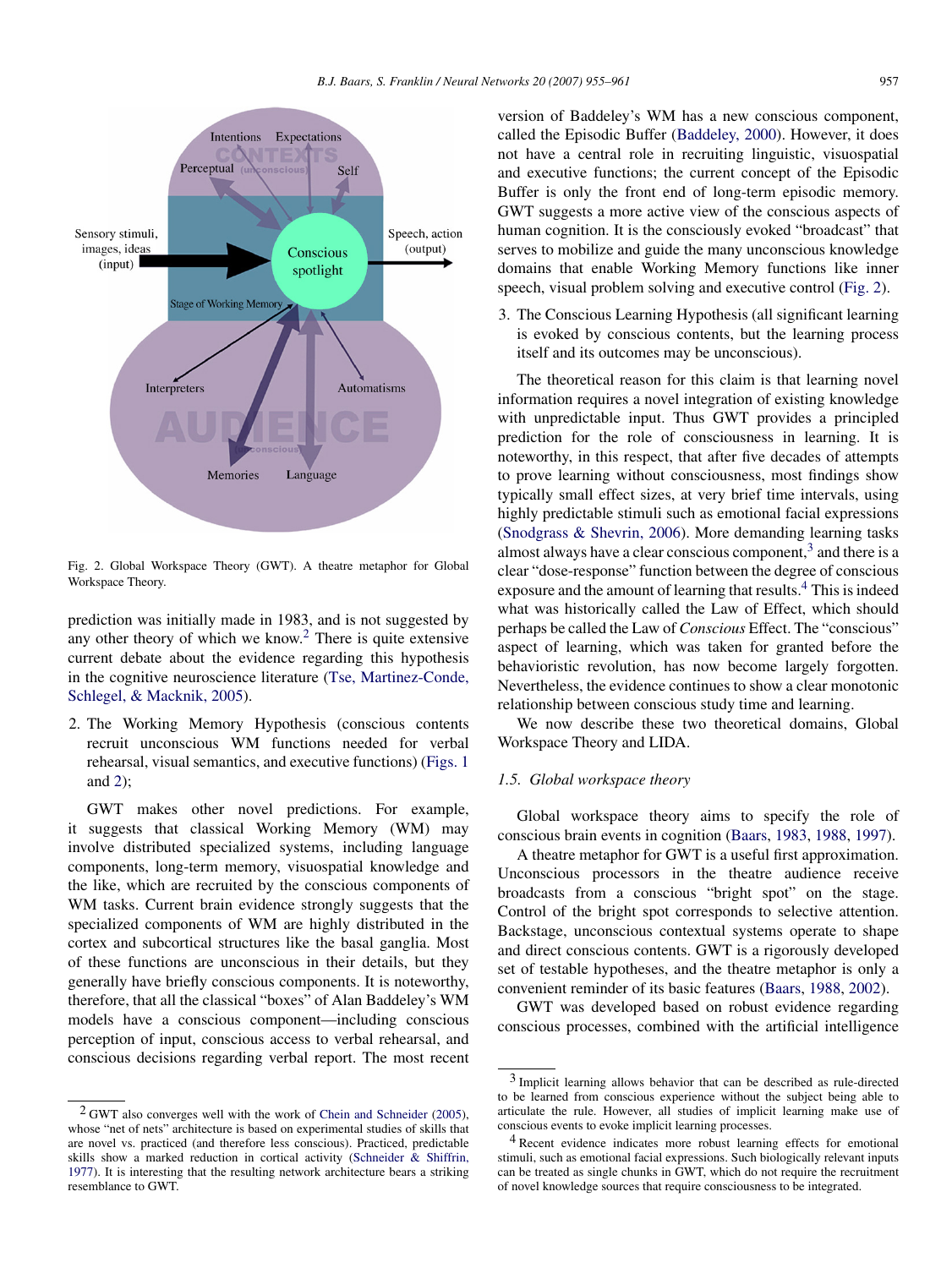<span id="page-3-2"></span>

Fig. 3. Global Workspace Theory and working memory. Global Workspace Theory integrates conscious contents with unconscious distributed expertise in the brain. Notice the radically distributed nature of the architecture, with the exception of functions supported by consciousness, including action planning. On the left is a simplified GWT model from [Shanahan](#page-6-16) [\(2006\)](#page-6-16). Notice that the small white circles, representing unconscious processors, constantly search conscious for (globally distributed) messages that are relevant to them, somewhat like humans listening for air flight announcements. The right side shows how GWT suggests that cognitive Working Memory may be mobilized by brief conscious access to perceptual input, rehearsed words or digits, output decisions, and other conscious events. Notice that WM components like verbal rehearsal have both conscious and unconscious aspects. The details of language, perceptual processing and storage are handled "offline" by unconscious distributed processors. Only the contents of the GW need to be conscious, as assessed by accurate reportability [\(Baars,](#page-5-0) [1988,](#page-5-0) [2002\)](#page-5-0). (With thanks to Murray Shanahan.)

concept of a "blackboard architecture" that combined multiple sources of knowledge in order to identify an acoustical signal [i](#page-6-17)n a complex, noisy, and ambiguous environment [\(Hayes-](#page-6-17)[Roth](#page-6-17) [&](#page-6-17) [Lesser,](#page-6-17) [1977\)](#page-6-17). Such noisy and ambiguous signals are routine in human perception, thought, and motor planning and control. Based on a large body of experiments comparing conscious and unconscious events, empirical generalizations were proposed [\(Baars,](#page-5-0) [1988\)](#page-5-0). These indicated that conscious events were strongly associated with (a) limited-capacity processes<sup>[5](#page-3-0)</sup> showing (b) internal consistency of conscious contents, and (c) low computational efficiency. Thus skilled speakers cannot consciously label the syntax of a sentence, even though they constantly use the results of unconscious syntactic analysis. In contrast to conscious contents, unconscious events showed  $(a')$  much larger capacity limits,  $($ b') with no internal consistency constraint, and (c') often with great computational efficiency. This is a puzzling pattern if one thinks of consciousness in terms of algorithms or neural network outputs, where efficiency is at a premium. Rather, these aspects of conscious cognition would seem to endanger survival in a world in which fast, accurate decision-making is essential. This puzzle makes sense, however, if consciousness is viewed as "fame in the brain" [\(Dennett,](#page-6-18) [2005\)](#page-6-18)—the ability to recruit numerous unconscious knowledge sources, which can respond in a distributed fashion to focal conscious events [\(Figs. 1](#page-1-1) and [3\)](#page-3-2).

The first global workspace (GW) architecture was developed by Alan Newell and coworkers to identify spoken words in a noisy acoustical space [\(Nii,](#page-6-20) [1986\)](#page-6-20). This is a very difficult challenge, because rooms add echoes and background noises to an already underspecified vocal signal, rendering standard algorithmic pattern recognition largely ineffective. The GW architecture of Newell et al., called *Hearsay*, helped to resolve this challenge, just as humans must in order to survive and reproduce. GW systems therefore showed a major functional advantage, to compensate for the puzzling drawbacks listed above.

GWT postulates that human cognition is implemented by a multitude of relatively small, special purpose processes, almost always unconscious. Although that may seem commonplace today, the idea of widely distributed specialized processing in the brain was highly controversial at the time it was proposed. Processing coalitions compete for access to a global workspace (and subjectively into consciousness, assessed behaviourally by accurate reports). This limited capacity global workspace serves to broadcast the message from the winning coalition to all the unconscious processors, in order to recruit resources to join in handling novel and high-priority input, and in solving current problems. Consciousness in this view allows us to deal with novel or challenging situations that cannot be dealt with efficiently, or at all, by local, routine unconscious processes. Conscious cognition solves the "relevance problem" encountered in artificial intelligence and robotics, by enabling access to unpredictable but necessary knowledge sources. As a default, consciousness serves a lookout function to spot *potential* dangers or opportunities, so that there is a particularly close relationship between conscious content and

<span id="page-3-0"></span><sup>5</sup> There is empirical evidence for capacity limits in conscious perception, selective attention, immediate memory, and voluntary control [\(Cowan,](#page-6-19) [2001\)](#page-6-19).

<span id="page-3-1"></span><sup>6</sup> For example, long-term declarative memory, or the vocabulary of natural language.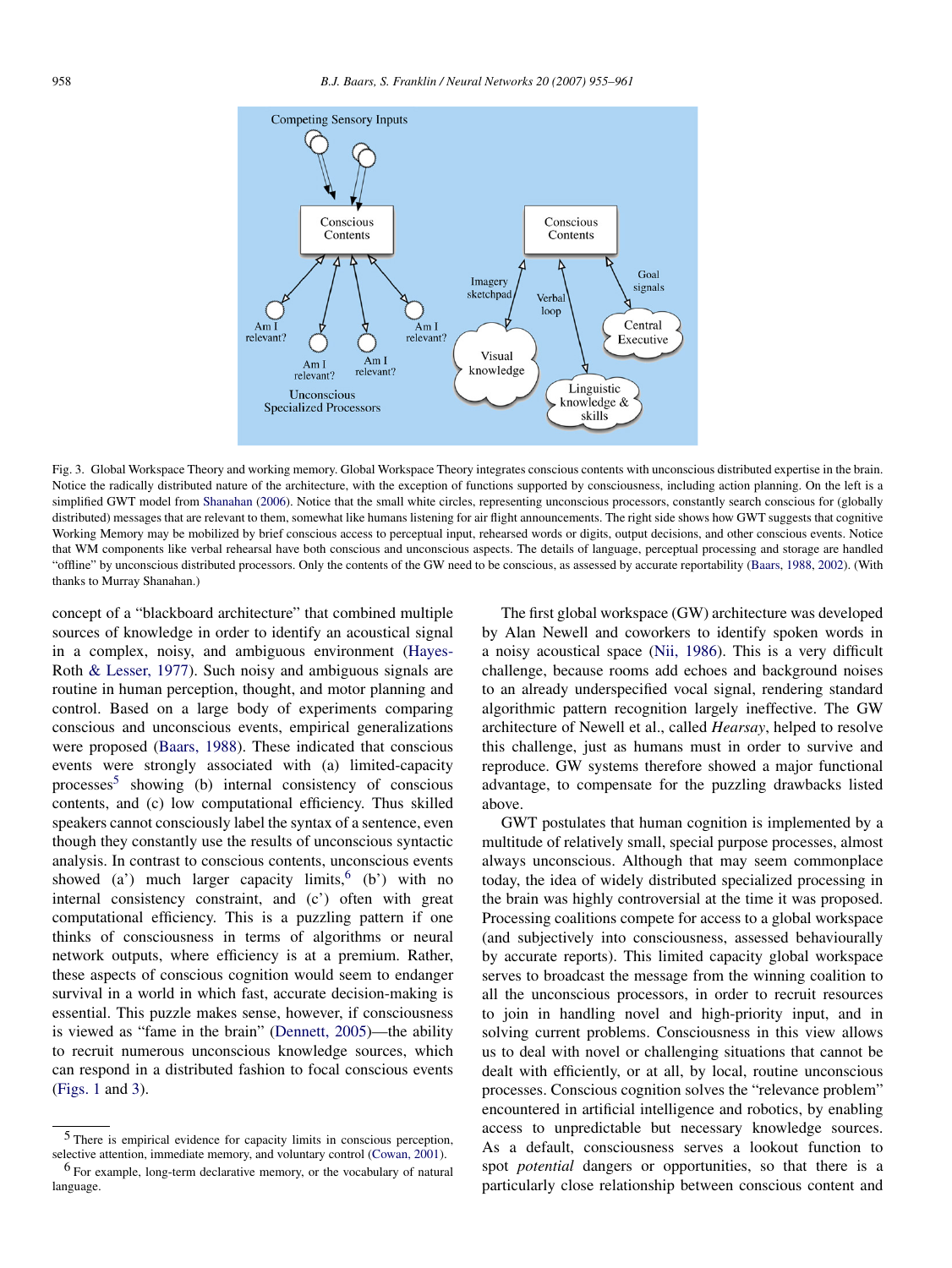<span id="page-4-0"></span>

Fig. 4. The IDA cognitive cycle.

significant sensory input. The external senses can be simulated endogenously by way of conscious visual imagery, inner speech, and inner sensorimotor practice. These endogenous "senses" have been shown to mobilize regions of cortex and subcortex that become active with similar exogenous events.

Conscious *contents* are always guided and constrained by unconscious *contexts*: goal contexts, perceptual contexts, conceptual contexts and shared cultural contexts. Each context is itself a coalition of processes. Though contexts are unconscious, they shape conscious processes. For example, unconscious spatial knowledge is required to interpret the orientation of conscious visual objects. In GWT, widespread learning activity is evoked by conscious contents. Implicit learning occurs when unconscious processors are cued by conscious contents to perform problem-solving without reportable rule generation. Tasks like language learning are largely implicit, but they are primarily evoked by conscious input. (See [Baars](#page-5-0) [\(1988,](#page-5-0) [2002\),](#page-5-1) for further details.)

#### 2. The IDA cognitive architecture

IDA (Intelligent Distribution Agent) is an intelligent software agent [\(Franklin](#page-6-1) [&](#page-6-1) [Graesser,](#page-6-1) [1997\)](#page-6-1) developed for the US Navy to perform tasks that previously required trained human experts [\(Franklin,](#page-6-21) [2001\)](#page-6-21). At the end of each sailor's tour of duty, he or she is assigned to a new billet in a way that takes into account the sailor's preferences, the requirements of the Navy, and a host of regulations. This assignment process is called *distribution*. The Navy employs some 300 people, called detailers, on a full-time basis to make these new assignments. IDA completely automates the role of the human detailer. The IDA software agent is up and running, and has matched the performance of Navy detailers.

The IDA model includes a computational component, i.e. one that is the currently implemented and running, and a broader conceptual IDA, some of which is yet to be implemented. In addition to incorporating GWT as a functional equivalent of conscious cognition, IDA implements a number of other psychological theories [\(Baddeley,](#page-6-22) [1993;](#page-6-22) [Barsalou,](#page-6-23) [1999;](#page-6-23) [Conway,](#page-6-24) [2001;](#page-6-24) [Ericsson](#page-6-25) [&](#page-6-25) [Kintsch,](#page-6-25) [1995;](#page-6-25) [Glenberg,](#page-6-26) [1997;](#page-6-26) [Gray,](#page-6-27) [2002;](#page-6-27) [Sloman,](#page-6-28) [1999\)](#page-6-28). Autonomous agents in complex, dynamic environments frequently and iteratively sample their environments and act on them. Much of human cognition operates by rapid interactions between conscious contents, the various memory systems and decision-making. We call these rapid routines *cognitive cycles* [\(Baars](#page-5-3) [&](#page-5-3) [Franklin,](#page-5-3) [2003;](#page-5-3) [Franklin,](#page-6-29) [Baars,](#page-6-29) [Ramamurthy,](#page-6-29) [&](#page-6-29) [Ventura,](#page-6-29) [2005\)](#page-6-29). Findings consistent with such cognitive cycles have been reported by neuroscientists [\(Freeman,](#page-6-30) [2003;](#page-6-30) [Fuster,](#page-6-31) [Bodner,](#page-6-31) [&](#page-6-31) [Kroger,](#page-6-31) [2000;](#page-6-31) [Halgren,](#page-6-32) [Boujon,](#page-6-32) [Clarke,](#page-6-32) [Wang,](#page-6-32) [&](#page-6-32) [Chauvel,](#page-6-32) [2002;](#page-6-32) [Lehmann,](#page-6-33) [Strik,](#page-6-33) [Henggeler,](#page-6-33) [Koenig,](#page-6-33) [&](#page-6-33) [Koukkou,](#page-6-33) [1998\)](#page-6-33). While cognitive cycles can overlap, producing parallel actions, their conscious components can only occur serially. The IDA model suggests therefore that conscious cognition occurs as a sequence of discrete, coherent episodes separated by quite short periods of no conscious content (see also [VanRullen](#page-6-34) [and](#page-6-34) [Koch](#page-6-34) [\(2003\)](#page-6-34)).

The IDA model is a major step toward finer-grained computational modelling of GWT, including the vital question of how to specify the specialized knowledge sources that GWT must treat merely as black boxes. A domain-independent version of IDA is now being developed to handle a wider range of tasks. IDA aims to be a true autonomous agent with a capacity corresponding to conscious contents in humans.

The IDA cognitive cycle can be divided into nine steps (see [Fig. 4\)](#page-4-0).

- 1. Incoming sensory stimuli is filtered through preconscious perception, where meaning is added and a percept produced.
- 2. The current percept moves to preconscious working memory, $\frac{7}{7}$  $\frac{7}{7}$  $\frac{7}{7}$  where it participates, along with un-decayed

<span id="page-4-1"></span><sup>7</sup> Note that the lower-case spelling of "working memory" refers to unconscious memory buffers unrelated to the standard Working Memory model of cognition proposed by Baddeley and colleagues.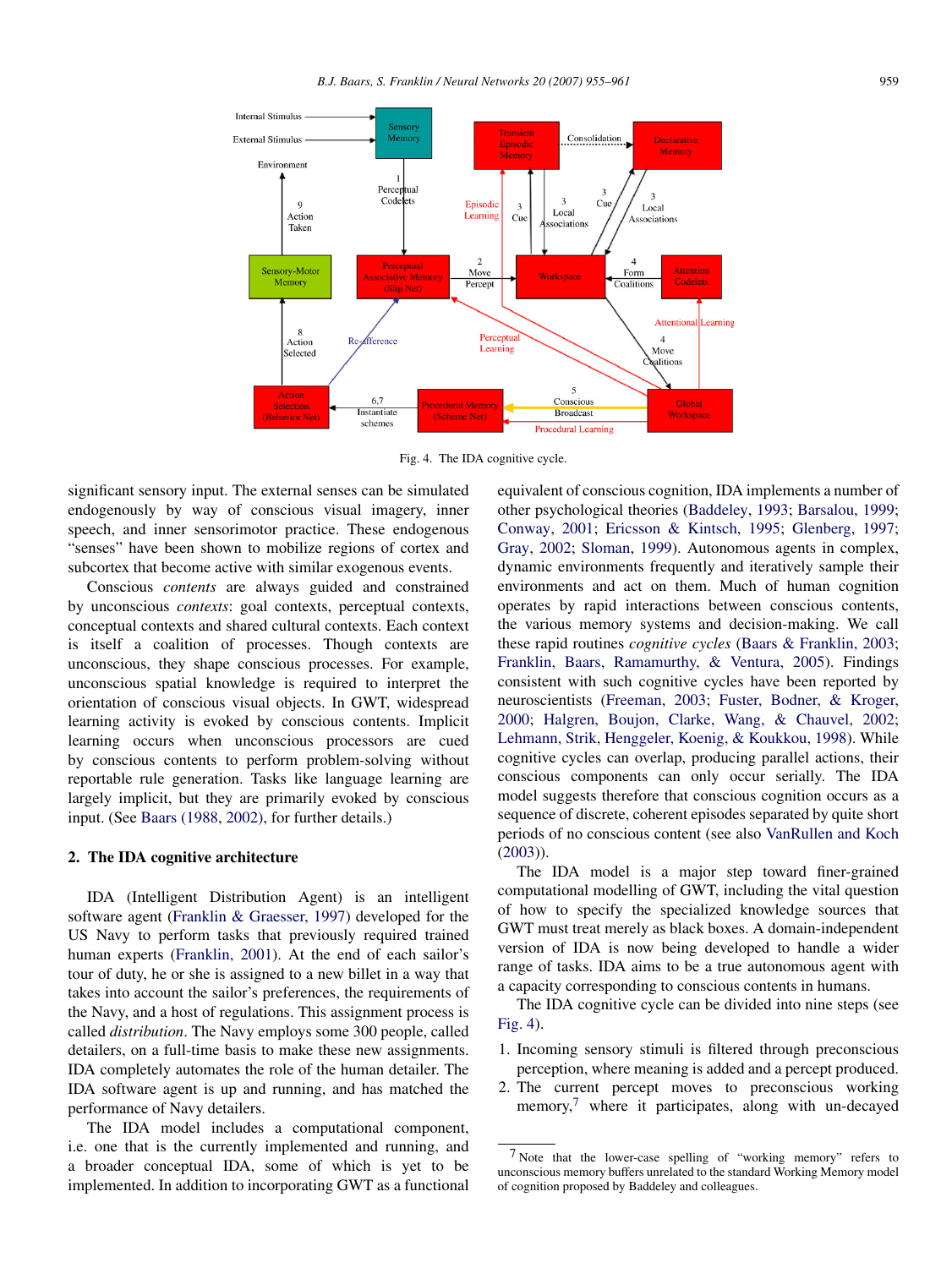percepts from previous cycles, in the structure building of higher-level perception.

- 3. The current structure from working memory cues transient episodic memory and declarative memory, producing *local associations,* which are stored in long-term working memory.
- 4. Coalitions of the contents of long-term working memory compete for consciousness, thus making it possible to recruit system resources for the most relevant, urgent, and important task components.
- 5. The conscious broadcast (a la Gobal Workspace Theory) occurs, enabling various forms of learning and the recruitment of internal resources. The broadcast is hypothesized to require approximately 100 ms, based on a number of empirical sources.
- 6. Procedural memory responds to the contents of the conscious broadcast.
- 7. Other responding (unconscious) schemes instantiate copies of themselves in the action selection mechanism, bind variables, and pass activation.
- 8. The action selection mechanism chooses an action for this cognitive cycle.
- 9. IDA then acts on her internal and/or external environment.

#### *2.1. The cognitive cycle hypothesis*

Most higher-level cognitive processes are built on multiple perception-action cycles as iterative "atoms". The IDA cognitive cycle predicts that frequent (5–10 Hz) selection takes place in the following domains: perceptual associative memory, preconscious working memory, transient episodic memory, procedural memory, action selection—all by way of consciousness. Sensory data, past events, and possible responses are all selected for importance, urgency, insistence, and relevancy. The IDA cognitive cycle can be thought of as a rapidly iterating sequence of selective operations designed to turn incoming sensory data into actions on the world. Recent evidence indicates that episodic retrieval in the human brain involves theta-wave synchrony between hippocampus and neocortex; such oscillations are in the correct temporal domain for 5–10 Hz cycles [\(Jensen](#page-6-35) [&](#page-6-35) [Tesche,](#page-6-35) [2002\)](#page-6-35). This rapid iteration of cognitive cycles allows for timesharing to produce multitasking such as visually tracking the movements of several objects at once. The IDA model suggests additional testable predictions. Among these is the selective character of cognition.

While IDA has a number of symbolic features, it is brainlike in using activation-passing throughout. $8$  Thus, it can be thought of as a hybrid symbolic/connectionist system. In particular, the implementation of perceptual associative memory (PAM) is modelled after the slipnet in the Copycat architecture [\(Hofstadter](#page-6-36) [&](#page-6-36) [Mitchell,](#page-6-36) [1995\)](#page-6-36). Nodes and links of PAM that are over threshold are selected as part of the percept (please see Step 2 above of the IDA cognitive cycle), and serve as a common representational currency throughout the rest of the agent's architecture.

The original IDA software agent was entirely hand crafted, and was not designed to learn. An extension of IDA to a software agent LIDA ("Learning IDA") that does learn is now in progress [\(Franklin](#page-6-37) [&](#page-6-37) [Patterson,](#page-6-37) [2006;](#page-6-37) [Ramamurthy](#page-6-0) [et al.,](#page-6-0) [2006\)](#page-6-0). The LIDA model fleshes out the GWT prediction about learning by postulating four types of learning during each rapid cognitive cycle (perceptual learning, episodic learning, procedural learning and attentional learning). Each of these procedures is initiated by the contents of consciousness during the cycle, and is entirely automatic (unconscious) from that point onward. As a consequence, to attend (consciously) is to learn. Volitional learning and more complex problem solving, which occur over multiple cycles, are therefore a matter of directing the automatic learning processes.

#### 3. Summary and conclusion

In recent decades progress has been made in modelling human cognition. Most current models do not, however, generally meet four desirable standards: They would not perform functions attributed to them in the challenging environment of the real world; they are not autonomous agents, like humans and animals living in their natural environments; they rarely deal explicitly with the challenge of conscious cognition; they are not readily translatable into plausible neural terms. The combined approach of Global Workspace Theory and the IDA (LIDA) symbolic/connectionist model aims to address these challenges, while generating distinctive and testable hypotheses. One major prediction that has found experimental support is the very widespread cortical activation observed for matched conscious vs. unconscious brain events. This result has now been found in a large number of studies (e.g. [Baars](#page-5-1) [\(2002\)](#page-5-1), [Dehaene](#page-6-6) [\(2002\)](#page-6-6)). We also see promising links with the strong empirical tradition of Working Memory research [\(Baars](#page-5-3) [&](#page-5-3) [Franklin,](#page-5-3) [2003\)](#page-5-3), and with renewed interest in brain rhythms in the near-10 Hz range, postulated to be the iteration time of the IDA cognitive cycle [\(Freeman,](#page-6-30) [2003;](#page-6-30) [Halgren](#page-6-32) [et al.,](#page-6-32) [2002;](#page-6-32) [Lehmann](#page-6-33) [et al.,](#page-6-33) [1998\)](#page-6-33). In addition, the GWT/LIDA model makes the testable claim that conscious cognition is necessary for non-trivial learning to occur. We believe this approach has been fruitful and will lead to further progress.

#### References

- <span id="page-5-2"></span>Baars, B. J. (1983). Conscious contents provide the nervous system with coherent, global information. In R. J. Davidson, G. E. Schwartz, & D. Shapiro (Eds.), *Consciousness & self-regulation*. New York: Plenum Press.
- <span id="page-5-0"></span>Baars, B. J. (1988). *A cognitive theory of consciousness*. Cambridge: Cambridge University Press.
- Baars, B. J. (1997). *In the theater of consciousness*. Oxford: Oxford University Press.
- <span id="page-5-1"></span>Baars, B. J. (2002). The conscious access hypothesis: Origins and recent evidence. *Trends in Cognitive Science*, *6*, 47–52.
- <span id="page-5-3"></span>Baars, B. J., & Franklin, S. (2003). How conscious experience and working memory interact. *Trends in Cognitive Science*, *7*, 166–172.

<span id="page-5-4"></span><sup>8</sup> Though there's frequent activation passing, there are no neural nets as such since no transfer function is applied to a node's activation.